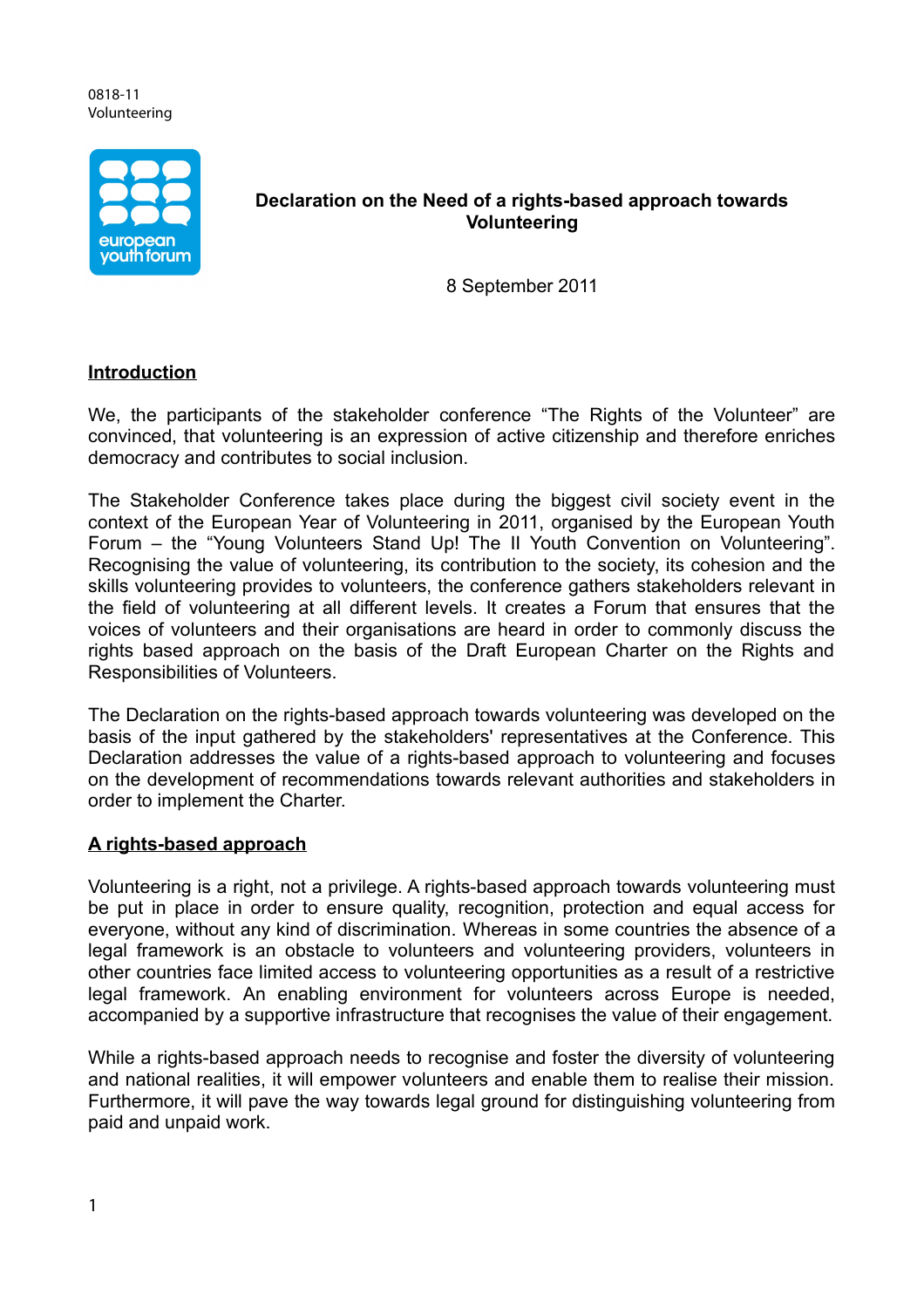0818-11 Volunteering

A legal framework that meets the needs of volunteers and volunteering providers will allow them to claim their rights and avoid the abuse of volunteers. It needs to be inclusive and avoid restrictive elements and therefore should be developed, implemented and evaluated together with all relevant stakeholders.

## **Common challenges to volunteering**

Acknowledging the diversity of volunteering across Europe and in the world, the representatives of stakeholders present at the conference have pointed out the following existing common challenges:

- A lack of common definitions, quality standards and of coherent action taken by stakeholders at their respective levels, as well as the existence of contradicting policies;
- A lack of proper and sustainable funding both for administrative and activities costs that would ensure the support for the volunteer and volunteering providers at all levels;
- A lack of transparent, accessible and comprehensive supporting structures;
- A lack of tools that would aim at overcoming the obstacles and would ensure equal access to volunteering opportunities;
- A lack of awareness about the social and economic value that volunteering adds to society;
- A lack of recognition of skills gained through volunteering, and of its contribution to personal development;
- A lack of evidence base and evaluation tools and mechanisms.

## **Recommendations**

The Charter on the Rights and Responsibilities of the Volunteers entails important elements that will enable relevant actors to address the challenges that volunteers face today, and we recommend that, among others, these actions be taken:

- The Charter on the Rights and Responsibilities of the Volunteers should be adopted and used as a starting point to define a common framework, recognised throughout European institutions and countries and supported by a common vision.
- The stakeholders at all levels should raise awareness about volunteering, and the rights and responsibilities linked to it, be it through education, media or other channels.